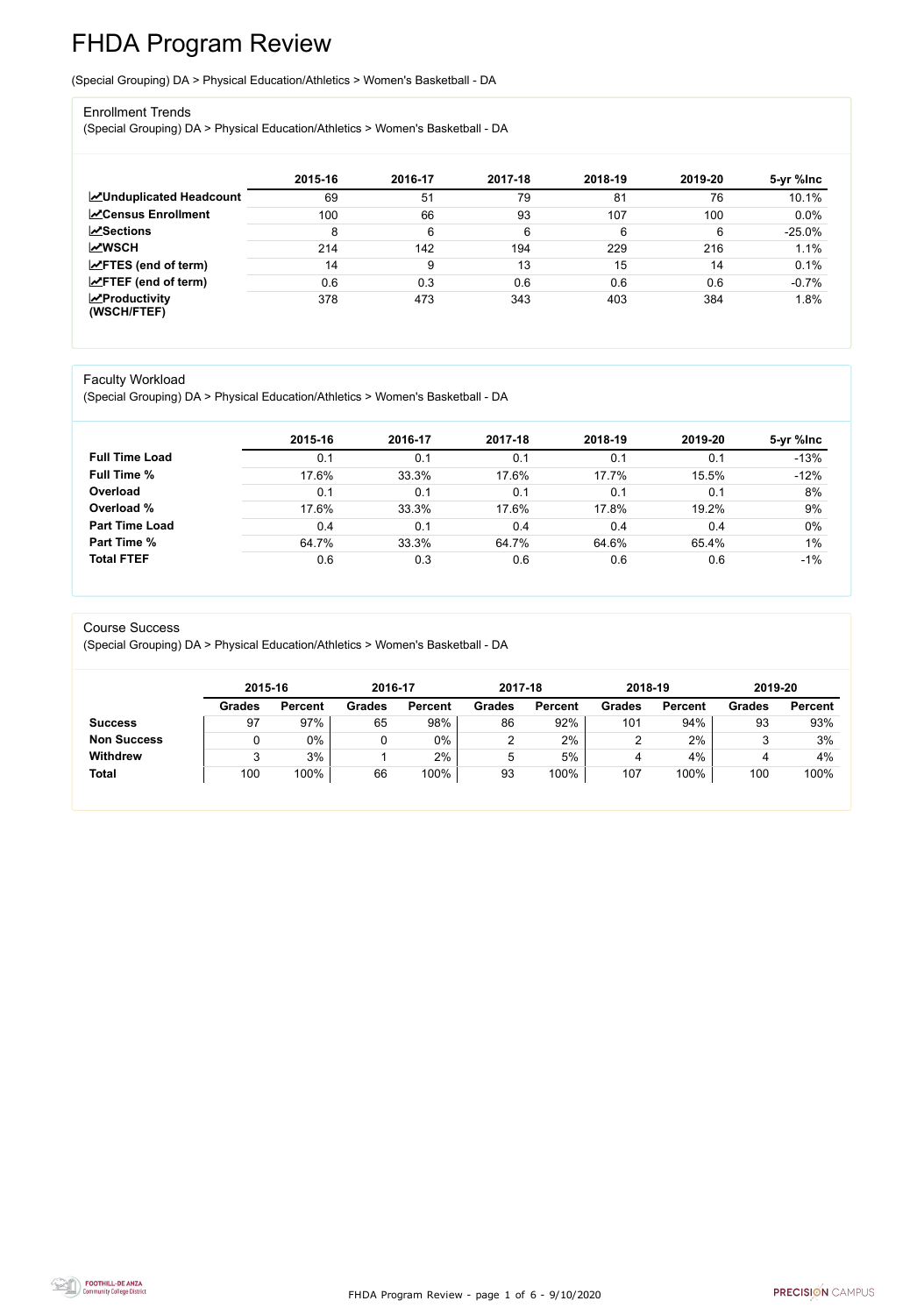FHDA Program Review - page 2 of 6 - 9/10/2020



## Course Success for African American, Latinx, and Filipinx Students

## Course Success for Asian, Native American, Pacific Islander, White, and Decline to State Students

|                    | 2015-16       |                | 2016-17       |                | 2017-18       |                | 2018-19       |                | 2019-20       |                |
|--------------------|---------------|----------------|---------------|----------------|---------------|----------------|---------------|----------------|---------------|----------------|
|                    | <b>Grades</b> | <b>Percent</b> | <b>Grades</b> | <b>Percent</b> | <b>Grades</b> | <b>Percent</b> | <b>Grades</b> | <b>Percent</b> | <b>Grades</b> | <b>Percent</b> |
| <b>Success</b>     | 57            | 97%            | 40            | 98%            | 53            | 90%            | 48            | 94%            | 38            | 97%            |
| <b>Non Success</b> |               | $0\%$          |               | $0\%$          |               | 3%             |               | 2%             |               | 3%             |
| <b>Withdrew</b>    |               | 3%             |               | 2%             |               | 7%             |               | 4%             |               | 0%             |
| <b>Total</b>       | 59            | 100%           | 41            | 100%           | 59            | 100%           | 51            | 100%           | 39            | 100%           |

|                    | 2015-16       |                | 2016-17       |                | 2017-18       |                | 2018-19       |                | 2019-20       |                |
|--------------------|---------------|----------------|---------------|----------------|---------------|----------------|---------------|----------------|---------------|----------------|
|                    | <b>Grades</b> | <b>Percent</b> | <b>Grades</b> | <b>Percent</b> | <b>Grades</b> | <b>Percent</b> | <b>Grades</b> | <b>Percent</b> | <b>Grades</b> | <b>Percent</b> |
| <b>Success</b>     | 40            | 98%            | 25            | 100%           | 33            | 97%            | 53            | 95%            | 55            | 90%            |
| <b>Non Success</b> |               | $0\%$          |               | 0%             |               | $0\%$          |               | 2%             |               | 3%             |
| <b>Withdrew</b>    |               | 2%             |               | 0%             |               | 3%             |               | 4%             |               | 7%             |
| <b>Total</b>       | 41            | 100%           | 25            | 100%           | 34            | 100%           | 56            | 100%           | 61            | 100%           |
|                    |               |                |               |                |               |                |               |                |               |                |

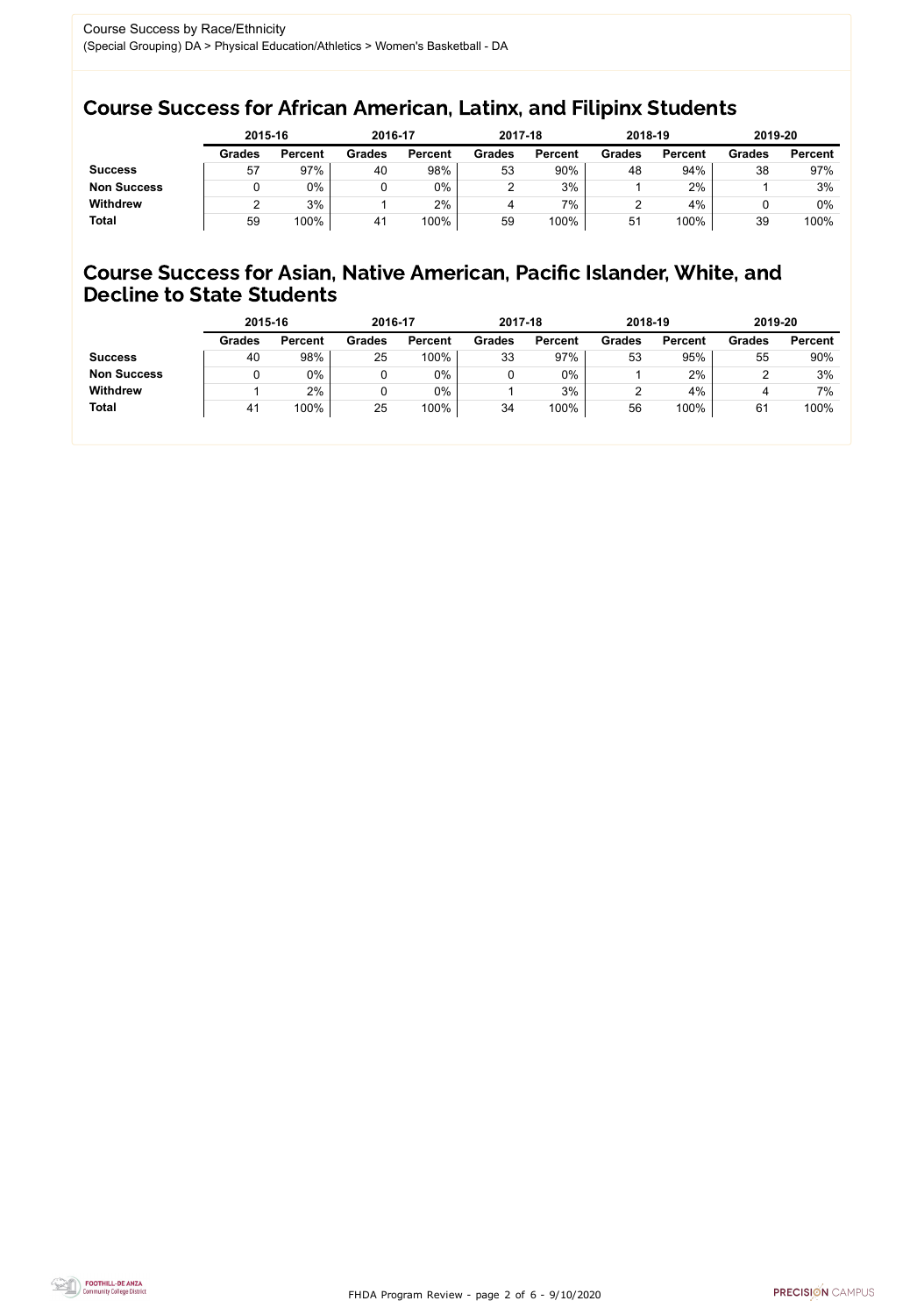

Some courses may continue to be listed but no longer have data due to renumbering or because the course was not offered in the past five years.



## by Gender

|                     | 2015-16 |                |     | 2016-17        |     | 2017-18        |     | 2018-19        |     | 2019-20        |  |
|---------------------|---------|----------------|-----|----------------|-----|----------------|-----|----------------|-----|----------------|--|
|                     | Enr     | <b>Percent</b> | Enr | <b>Percent</b> | Enr | <b>Percent</b> | Enr | <b>Percent</b> | Enr | <b>Percent</b> |  |
| Female              | 41      | 41%            | 22  | 33%            | 31  | 33%            | 47  | 44%            | 51  | 51%            |  |
| <b>Male</b>         | 56      | 56%            | 42  | 64%            | 62  | 67%            | 60  | 56%            | 49  | 49%            |  |
| <b>Not Reported</b> |         | 3%             | ົ   | 3%             |     | 0%             |     | $0\%$          |     | 0%             |  |
| <b>Total</b>        | 100     | 100%           | 66  | 100%           | 93  | 100%           | 107 | 100%           | 100 | 100%           |  |

# by Ethnicity

|                         | 2015-16 |                |                | 2016-17        |             | 2017-18        |                | 2018-19        | 2019-20 |                |
|-------------------------|---------|----------------|----------------|----------------|-------------|----------------|----------------|----------------|---------|----------------|
|                         | Enr     | <b>Percent</b> | Enr            | <b>Percent</b> | Enr         | <b>Percent</b> | Enr            | <b>Percent</b> | Enr     | <b>Percent</b> |
| <b>African American</b> | 27      | 27%            | 22             | 33%            | 23          | 25%            | 16             | 15%            | 9       | 9%             |
| <b>Asian</b>            | 13      | 13%            | 10             | 15%            | 24          | 26%            | 39             | 36%            | 30      | 30%            |
| <b>Filipinx</b>         | 15      | 15%            | 5              | 8%             | 12          | 13%            | 15             | 14%            | 12      | 12%            |
| Latinx                  | 17      | 17%            | 14             | 21%            | 24          | 26%            | 20             | 19%            | 18      | 18%            |
| <b>Native American</b>  | 0       | $0\%$          | $\overline{2}$ | 3%             | $\mathbf 0$ | $0\%$          | $\overline{2}$ | 2%             | ົ       | 2%             |
| <b>Pacific Islander</b> | 4       | 4%             | 2              | 3%             | $\mathbf 0$ | $0\%$          | 0              | $0\%$          | 5       | 5%             |
| White                   | 24      | 24%            | 11             | 17%            | 9           | 10%            | 15             | 14%            | 18      | 18%            |
| <b>Decline to State</b> | 0       | $0\%$          | 0              | 0%             |             | $1\%$          | 0              | $0\%$          | 6       | 6%             |
| <b>Total</b>            | 100     | 100%           | 66             | 100%           | 93          | 100%           | 107            | 100%           | 100     | 100%           |

## by Age

|              | 2015-16 |                |        | 2016-17        |     | 2017-18        |     | 2018-19        |     | 2019-20        |  |
|--------------|---------|----------------|--------|----------------|-----|----------------|-----|----------------|-----|----------------|--|
|              | Enr     | <b>Percent</b> | Enr    | <b>Percent</b> | Enr | <b>Percent</b> | Enr | <b>Percent</b> | Enr | <b>Percent</b> |  |
| 19 or less   | 48      | 48%            | 23     | 35%            | 38  | 41%            | 45  | 42%            | 44  | 44%            |  |
| $20 - 24$    | 46      | 46%            | 40     | 61%            | 45  | 48%            | 54  | 50%            | 51  | 51%            |  |
| 25-39        |         | $6\%$          | ິ<br>J | 5%             |     | 10%            |     | 7%             |     | 3%             |  |
| $40 +$       |         | 0%             | 0      | $0\%$          |     | $1\%$          |     | $1\%$          |     | 2%             |  |
| <b>Total</b> | 100     | 100%           | 66     | 100%           | 93  | 100%           | 107 | 100%           | 100 | 100%           |  |

# by Education Level

|                           | 2015-16 |                |     | 2016-17        |     | 2017-18        | 2018-19 |                | 2019-20 |                |
|---------------------------|---------|----------------|-----|----------------|-----|----------------|---------|----------------|---------|----------------|
|                           | Enr     | <b>Percent</b> | Enr | <b>Percent</b> | Enr | <b>Percent</b> | Enr     | <b>Percent</b> | Enr     | <b>Percent</b> |
| <b>Bachelor or higher</b> |         | $1\%$          |     | $0\%$          |     | $1\%$          |         | $0\%$          |         | 2%             |
| <b>Associate</b>          |         | 1%             |     | $0\%$          | ົ   | 3%             |         | 1%             |         | $1\%$          |
| <b>HS/Equivalent</b>      | 97      | 97%            | 63  | 95%            | 80  | 86%            | 92      | 86%            | 93      | 93%            |
| <b>All Other</b>          |         | $1\%$          | 3   | 5%             | 9   | 10%            | 14      | 13%            | 4       | 4%             |
| <b>Total</b>              | 100     | 100%           | 66  | 100%           | 93  | 100%           | 107     | 100%           | 100     | 100%           |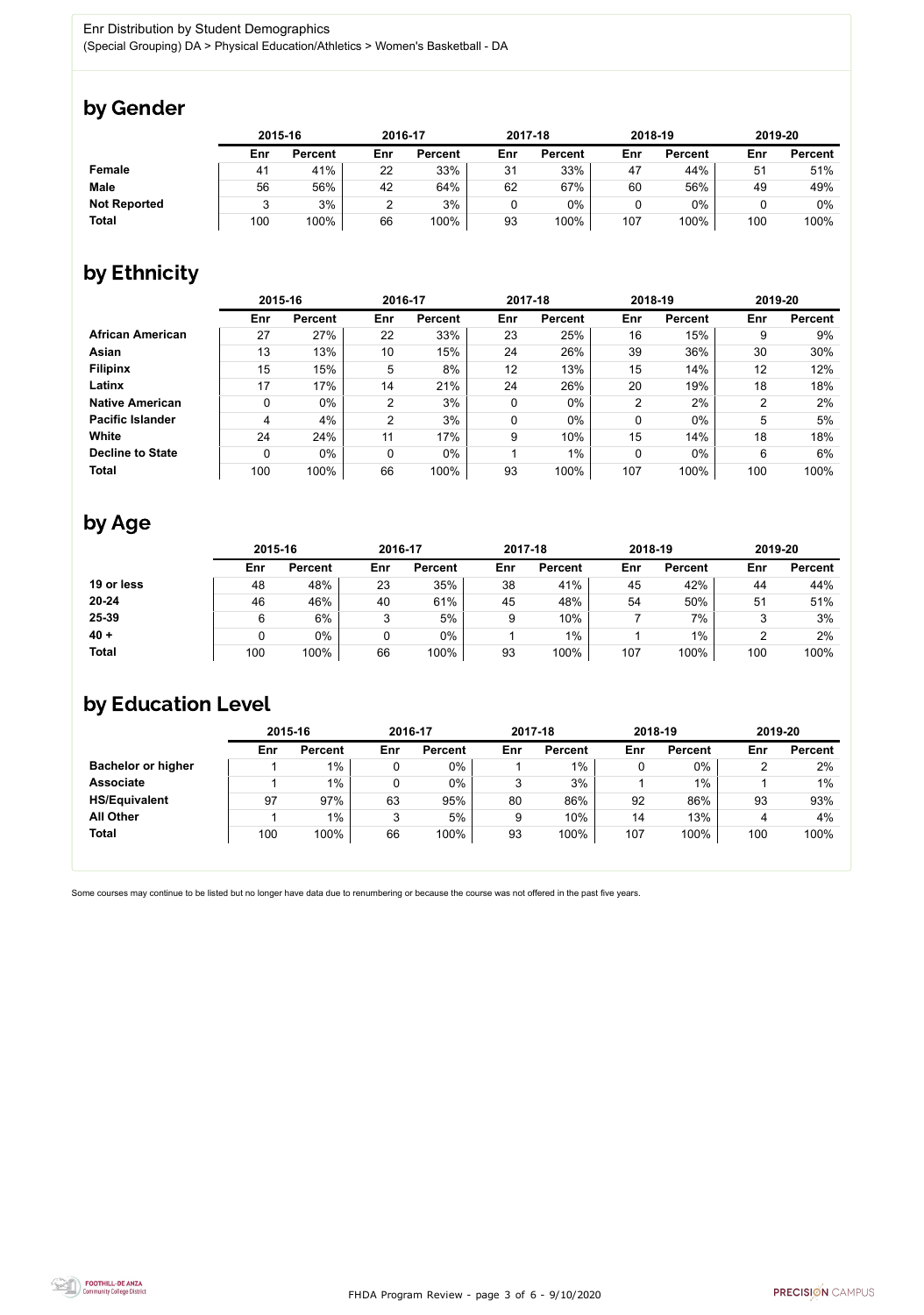FHDA Program Review - page 4 of 6 - 9/10/2020



#### Success Rates by Gender (Special Grouping) DA > Physical Education/Athletics > Women's Basketball - DA

|                     | 2019-20        |                |               |                |               |                |               |                |  |  |  |  |  |
|---------------------|----------------|----------------|---------------|----------------|---------------|----------------|---------------|----------------|--|--|--|--|--|
|                     | <b>Success</b> | Withdrew       |               | <b>Total</b>   |               |                |               |                |  |  |  |  |  |
|                     | <b>Grades</b>  | <b>Percent</b> | <b>Grades</b> | <b>Percent</b> | <b>Grades</b> | <b>Percent</b> | <b>Grades</b> | <b>Percent</b> |  |  |  |  |  |
| Female              | 48             | 94%            |               | 0%             | ັ             | 6%             | 51            | 100%           |  |  |  |  |  |
| <b>Male</b>         | 45             | 92%            |               | 6%             |               | 2%             | 49            | 100%           |  |  |  |  |  |
| <b>Not Reported</b> |                | N/A            |               | N/A            |               | N/A            |               | 100%           |  |  |  |  |  |
| All                 | 93             | 93%            |               | 3%             | 4             | 4%             | 100           | 100%           |  |  |  |  |  |

|                     | 2018-19                              |                |               |                |                 |                |               |                |  |  |  |  |  |
|---------------------|--------------------------------------|----------------|---------------|----------------|-----------------|----------------|---------------|----------------|--|--|--|--|--|
|                     | <b>Non Success</b><br><b>Success</b> |                |               |                | <b>Withdrew</b> |                | <b>Total</b>  |                |  |  |  |  |  |
|                     | <b>Grades</b>                        | <b>Percent</b> | <b>Grades</b> | <b>Percent</b> | <b>Grades</b>   | <b>Percent</b> | <b>Grades</b> | <b>Percent</b> |  |  |  |  |  |
| <b>Female</b>       | 44                                   | 94%            |               | 0%             | ັ               | 6%             | 47            | 100%           |  |  |  |  |  |
| <b>Male</b>         | 57                                   | 95%            |               | 3%             |                 | 2%             | 60            | 100%           |  |  |  |  |  |
| <b>Not Reported</b> |                                      | N/A            |               | N/A            | U               | N/A            |               | 100%           |  |  |  |  |  |
| All                 | 101                                  | 94%            |               | 2%             | 4               | 4%             | 107           | 100%           |  |  |  |  |  |

|                     | 2017-18        |                |                    |                 |               |                |               |                |  |  |  |  |  |
|---------------------|----------------|----------------|--------------------|-----------------|---------------|----------------|---------------|----------------|--|--|--|--|--|
|                     | <b>Success</b> |                | <b>Non Success</b> | <b>Withdrew</b> |               | <b>Total</b>   |               |                |  |  |  |  |  |
|                     | <b>Grades</b>  | <b>Percent</b> | <b>Grades</b>      | <b>Percent</b>  | <b>Grades</b> | <b>Percent</b> | <b>Grades</b> | <b>Percent</b> |  |  |  |  |  |
| <b>Female</b>       | 29             | 94%            | ⌒                  | 6%              |               | $0\%$          | 31            | 100%           |  |  |  |  |  |
| <b>Male</b>         | 57             | 92%            |                    | $0\%$           | 5             | 8%             | 62            | 100%           |  |  |  |  |  |
| <b>Not Reported</b> |                | N/A            | 0                  | N/A             |               | N/A            | υ             | 100%           |  |  |  |  |  |
| All                 | 86             | 92%            | 2                  | 2%              | 5             | 5%             | 93            | 100%           |  |  |  |  |  |

|                     |               | 2016-17        |               |                |                 |                |               |                |  |  |
|---------------------|---------------|----------------|---------------|----------------|-----------------|----------------|---------------|----------------|--|--|
|                     |               | <b>Success</b> |               |                | <b>Withdrew</b> |                | <b>Total</b>  |                |  |  |
|                     | <b>Grades</b> | <b>Percent</b> | <b>Grades</b> | <b>Percent</b> | <b>Grades</b>   | <b>Percent</b> | <b>Grades</b> | <b>Percent</b> |  |  |
| Female              | 22            | 100%           |               | 0%             |                 | $0\%$          | 22            | 100%           |  |  |
| <b>Male</b>         | 41            | 98%            |               | $0\%$          |                 | 2%             | 42            | 100%           |  |  |
| <b>Not Reported</b> |               | 100%           |               | 0%             |                 | $0\%$          |               | 100%           |  |  |
| All                 | 65            | 98%            |               | 0%             |                 | 2%             | 66            | 100%           |  |  |

|                     |                |                    |               | 2015-16        |               |                |               |                |
|---------------------|----------------|--------------------|---------------|----------------|---------------|----------------|---------------|----------------|
|                     | <b>Success</b> | <b>Non Success</b> |               | Withdrew       |               | <b>Total</b>   |               |                |
|                     | <b>Grades</b>  | <b>Percent</b>     | <b>Grades</b> | <b>Percent</b> | <b>Grades</b> | <b>Percent</b> | <b>Grades</b> | <b>Percent</b> |
| Female              | 39             | 95%                | 0             | $0\%$          | ⌒             | 5%             | 41            | 100%           |
| <b>Male</b>         | 55             | 98%                | 0             | $0\%$          |               | 2%             | 56            | 100%           |
| <b>Not Reported</b> |                | 100%               | 0             | 0%             | υ             | $0\%$          | 3             | 100%           |
| All                 | 97             | 97%                | 0             | 0%             | 3             | 3%             | 100           | 100%           |

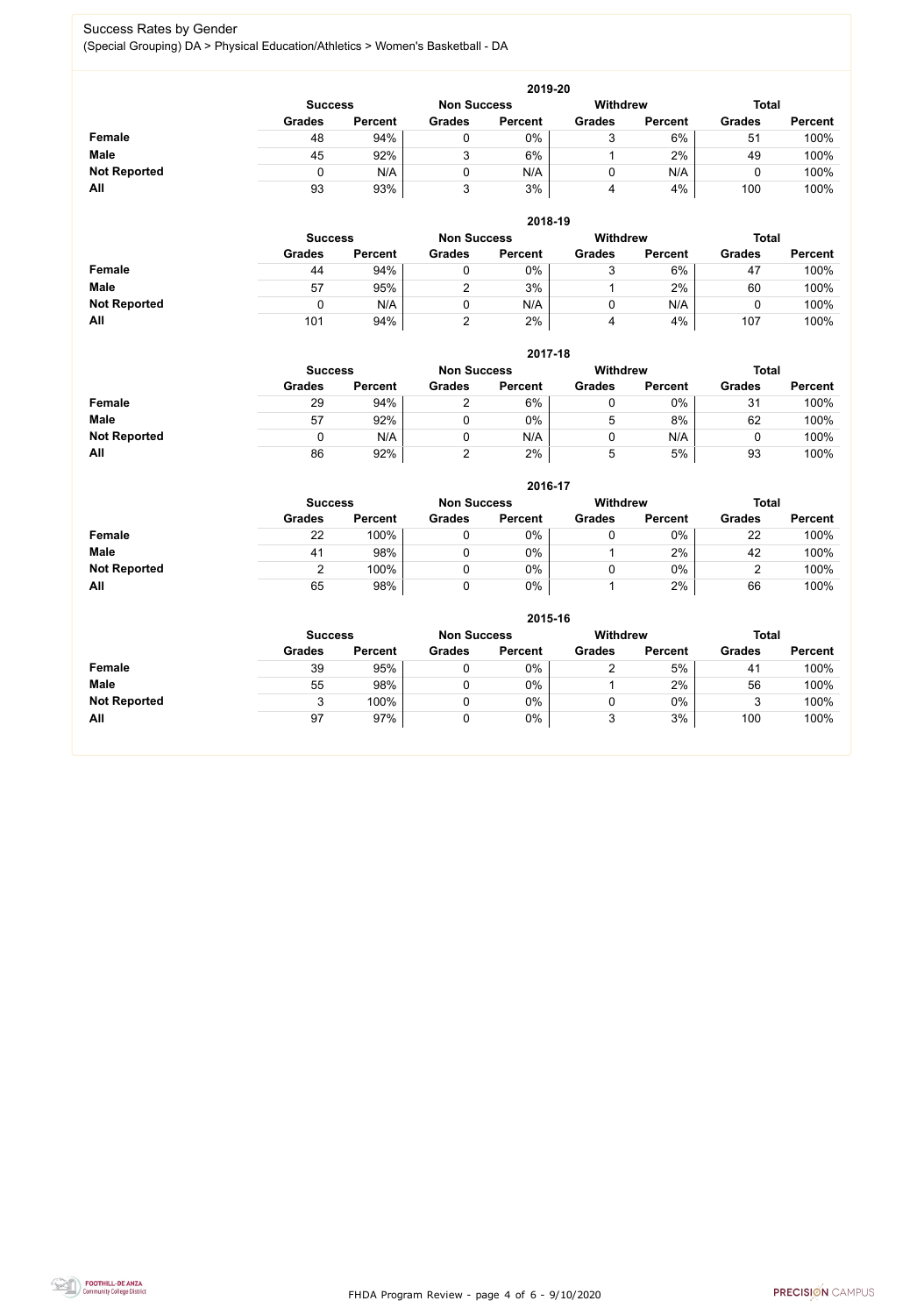FHDA Program Review - page 5 of 6 - 9/10/2020



#### Success Rates by Age (Special Grouping) DA > Physical Education/Athletics > Women's Basketball - DA

|            |                |                    |               | 2019-20         |               |                |               |                |
|------------|----------------|--------------------|---------------|-----------------|---------------|----------------|---------------|----------------|
|            | <b>Success</b> | <b>Non Success</b> |               | <b>Withdrew</b> |               | <b>Total</b>   |               |                |
|            | <b>Grades</b>  | <b>Percent</b>     | <b>Grades</b> | <b>Percent</b>  | <b>Grades</b> | <b>Percent</b> | <b>Grades</b> | <b>Percent</b> |
| 19 or less | 40             | 91%                |               | 2%              | 3             | 7%             | 44            | 100%           |
| 20-24      | 48             | 94%                | ⌒             | 4%              |               | 2%             | 51            | 100%           |
| 25-39      |                | 100%               | 0             | 0%              |               | $0\%$          | 3             | 100%           |
| $40 +$     |                | 100%               | 0             | 0%              |               | $0\%$          | ◠             | 100%           |
| All        | 93             | 93%                | 3             | 3%              | 4             | 4%             | 100           | 100%           |

|            |                |                    |               | 2018-19        |                                 |                |               |                |
|------------|----------------|--------------------|---------------|----------------|---------------------------------|----------------|---------------|----------------|
|            | <b>Success</b> | <b>Non Success</b> |               |                | <b>Withdrew</b><br><b>Total</b> |                |               |                |
|            | <b>Grades</b>  | <b>Percent</b>     | <b>Grades</b> | <b>Percent</b> | <b>Grades</b>                   | <b>Percent</b> | <b>Grades</b> | <b>Percent</b> |
| 19 or less | 42             | 93%                |               | 2%             | ⌒                               | 4%             | 45            | 100%           |
| $20 - 24$  | 52             | 96%                |               | 2%             |                                 | 2%             | 54            | 100%           |
| 25-39      | 6              | 86%                |               | $0\%$          |                                 | 14%            |               | 100%           |
| $40 +$     |                | 100%               |               | 0%             |                                 | $0\%$          |               | 100%           |
| All        | 101            | 94%                |               | 2%             | 4                               | 4%             | 107           | 100%           |

#### **2017-18**

|            |                |                    |               | 2017-18         |               |                |               |                |
|------------|----------------|--------------------|---------------|-----------------|---------------|----------------|---------------|----------------|
|            | <b>Success</b> | <b>Non Success</b> |               | <b>Withdrew</b> |               | <b>Total</b>   |               |                |
|            | <b>Grades</b>  | <b>Percent</b>     | <b>Grades</b> | <b>Percent</b>  | <b>Grades</b> | <b>Percent</b> | <b>Grades</b> | <b>Percent</b> |
| 19 or less | 35             | 92%                |               | $0\%$           |               | 8%             | 38            | 100%           |
| $20 - 24$  | 42             | 93%                |               | 4%              |               | 2%             | 45            | 100%           |
| 25-39      |                | 89%                |               | $0\%$           |               | 11%            | 9             | 100%           |
| $40 +$     |                | 100%               |               | $0\%$           |               | 0%             |               | 100%           |
| All        | 86             | 92%                |               | 2%              | 5             | 5%             | 93            | 100%           |

### **2016-17**



|            |                |                |                    | $2010 - 11$    |                 |                |               |                |  |
|------------|----------------|----------------|--------------------|----------------|-----------------|----------------|---------------|----------------|--|
|            | <b>Success</b> |                | <b>Non Success</b> |                | <b>Withdrew</b> |                |               | <b>Total</b>   |  |
|            | <b>Grades</b>  | <b>Percent</b> | <b>Grades</b>      | <b>Percent</b> | <b>Grades</b>   | <b>Percent</b> | <b>Grades</b> | <b>Percent</b> |  |
| 19 or less | 23             | 100%           |                    | $0\%$          | 0               | 0%             | 23            | 100%           |  |
| $20 - 24$  | 39             | 98%            |                    | $0\%$          |                 | 3%             | 40            | 100%           |  |
| 25-39      |                | 100%           |                    | $0\%$          | 0               | 0%             |               | 100%           |  |
| $40 +$     |                | N/A            |                    | N/A            | 0               | N/A            |               | 100%           |  |
| All        | 65             | 98%            |                    | $0\%$          |                 | 2%             | 66            | 100%           |  |

|            |                |                    |               | 2015-16         |               |                |               |                |
|------------|----------------|--------------------|---------------|-----------------|---------------|----------------|---------------|----------------|
|            | <b>Success</b> | <b>Non Success</b> |               | <b>Withdrew</b> |               | <b>Total</b>   |               |                |
|            | <b>Grades</b>  | <b>Percent</b>     | <b>Grades</b> | <b>Percent</b>  | <b>Grades</b> | <b>Percent</b> | <b>Grades</b> | <b>Percent</b> |
| 19 or less | 46             | 96%                | ν             | 0%              |               | 4%             | 48            | 100%           |
| $20 - 24$  | 45             | 98%                | u             | 0%              |               | 2%             | 46            | 100%           |
| 25-39      | 6              | 100%               |               | $0\%$           |               | 0%             | 6             | 100%           |
| $40 +$     |                | N/A                | υ             | N/A             |               | N/A            | 0             | 100%           |
| All        | 97             | 97%                | U             | 0%              |               | 3%             | 100           | 100%           |